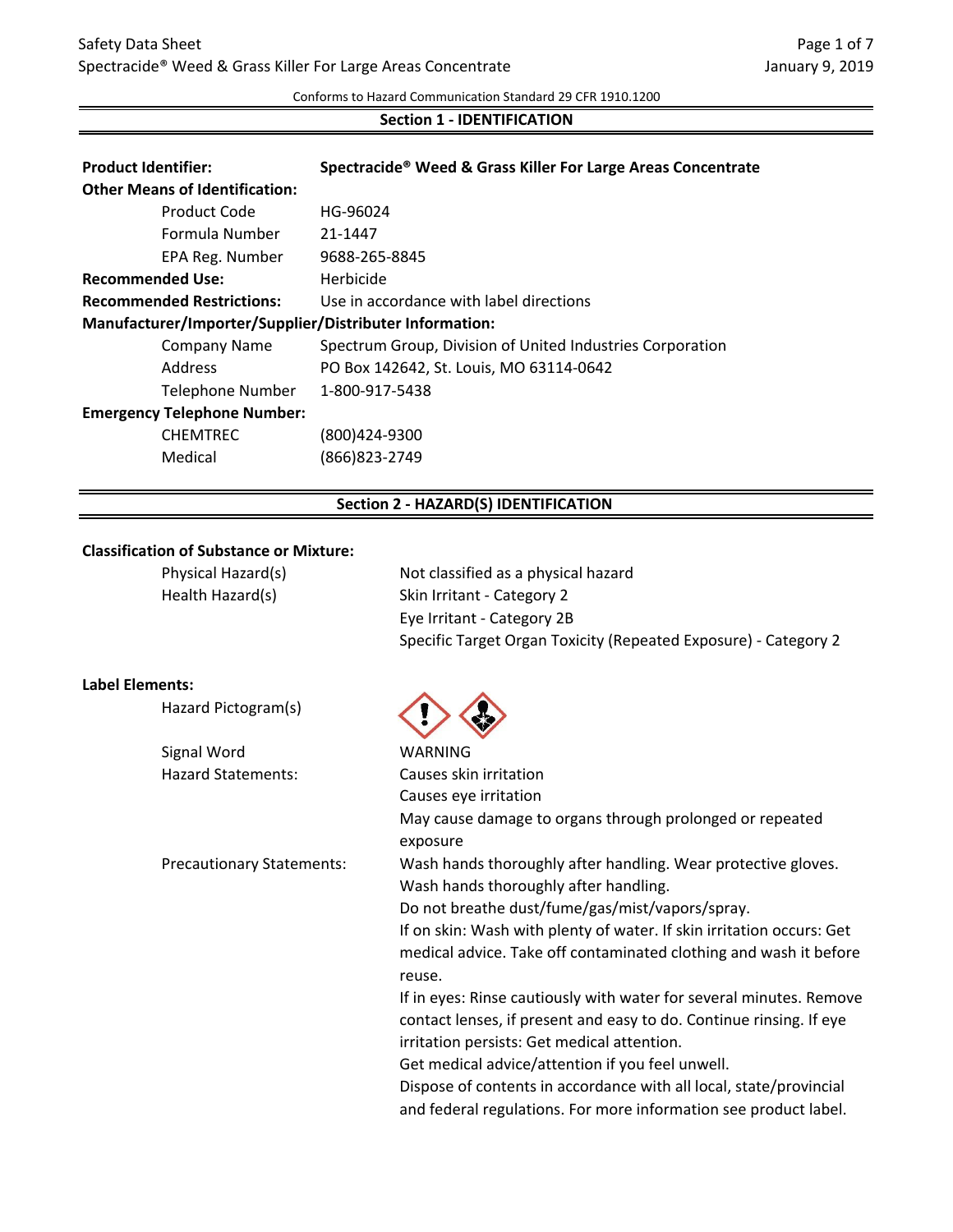**Hazard(s) not Otherwise Classifies (HNOC):** No additional information available

**Supplemental Information:** None

# **Section 3 - COMPOSITION/INFORMATION ON INGREDIENTS**

| <b>Chemical Name</b>        | <b>Synonyms</b> | <b>ICAS Number</b> | %    |
|-----------------------------|-----------------|--------------------|------|
| Diquat dibromide            | In/a            | Mixture            | 2.30 |
| Fluazifop-p-butyl           | In/a            | Mixture            |      |
| Dicamba, Dimethylamine salt | In/a            | <b>Mixture</b>     |      |

In accordance with paragraph (d) of 1910.1200, the exact percentage (concentration) has been withheld as a trade secret. Other components are below reportable levels.

#### **Section 4 - FIRST-AID MEASURES**

| Inhalation:<br><b>Skin Contact:</b>                                                                     | If breathing is difficult, remove victim to fresh air and keep at rest in a position<br>comfortable for breathing. Get medical advice/attention if you feel unwell.<br>In case of contact, wash skin with plenty of water for 15 minutes. If skin irritation or<br>redness develops, seek medical attention. |
|---------------------------------------------------------------------------------------------------------|--------------------------------------------------------------------------------------------------------------------------------------------------------------------------------------------------------------------------------------------------------------------------------------------------------------|
| Eye Contact:                                                                                            | In case of contact, flush eyes with plenty of water for 15 minutes. Remove contact lenses,<br>if worn. If irritation persists, get medical attention.                                                                                                                                                        |
| Ingestion:                                                                                              | If swallowed, do NOT induce vomiting unless directed to do so by medical personnel.<br>Never give anything by mouth to an unconscious person. Get medical advice/attention.                                                                                                                                  |
| <b>Most Important</b><br>Symptoms/Effects,<br><b>Acute and Delayed:</b>                                 | Symptoms of exposure may include, irritation of eyes and nose, cough and/or shortness of<br>breath.                                                                                                                                                                                                          |
| Indication of<br><b>Immediate Medical</b><br><b>Attention &amp; Special</b><br><b>Treatment Needed:</b> | Get medical advice/attention if you feel unwell.                                                                                                                                                                                                                                                             |

#### **Section 5 - FIRE-FIGHTING MEASURES**

| <b>Suitable Extinguishing Media:</b>   | Treat for surrounding material.                                    |
|----------------------------------------|--------------------------------------------------------------------|
| <b>Unsuitable Extinguishing Media:</b> | None known.                                                        |
| <b>Specific Hazards Arising from</b>   | Products of combustion may include, and are not limited to: oxides |
| the Chemical:                          | of carbon.                                                         |
| <b>Special Protective Equipment</b>    | Keep upwind of fire. Wear full fire fighting turn-out gear (full   |
| and Precautions for Firefighters:      | Bunker gear) and respirator protection (SCBA).                     |
|                                        |                                                                    |

#### **Section 6 - ACCIDENTAL RELEASE MEASURES**

**Personal Precautions, Protective Equipment and Emergency** 

Use personal protection recommended in Section 8. Isolate the hazard area and deny entry to unnecessary and unprotected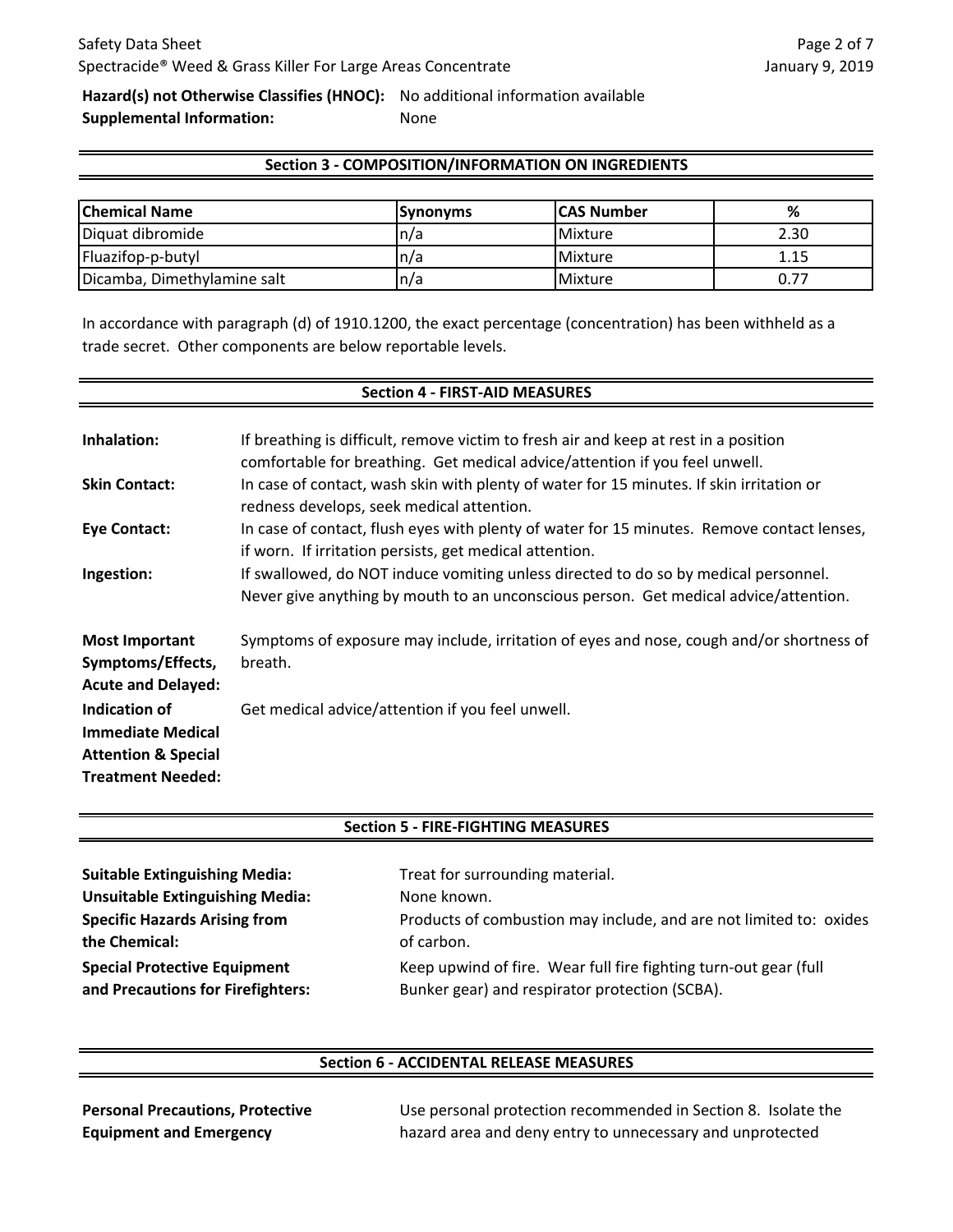| Safety Data Sheet<br>Spectracide® Weed & Grass Killer For Large Areas Concentrate             |                                                                                                                                                                                                                                                                            | Page 3 of 7<br>January 9, 2019 |  |
|-----------------------------------------------------------------------------------------------|----------------------------------------------------------------------------------------------------------------------------------------------------------------------------------------------------------------------------------------------------------------------------|--------------------------------|--|
| <b>Procedures:</b><br><b>Methods and Materials for</b><br><b>Containment and Cleaning Up:</b> | personnel.<br>Contain and/or absorb spill with inert material. Scoop up material<br>and place in a disposable container. Then place in a suitable<br>container. Do not flush to sewer or allow to enter waterways. Use<br>appropriate personal protective equipment (PPE). |                                |  |
| <b>Environmental Precautions:</b>                                                             | Report spills as required by local and national regulations. Prevent<br>entry into storm sewers and waterways.                                                                                                                                                             |                                |  |
|                                                                                               | <b>Section 7 - HANDLING AND STORAGE</b>                                                                                                                                                                                                                                    |                                |  |
| <b>Precautions for Safe Handling:</b>                                                         | Avoid breathing mist. Avoid contact with skin and eyes. Do not<br>swallow. Handle and open container with care. When using do not<br>eat, drink or smoke.                                                                                                                  |                                |  |
| <b>Conditions for Safe Storage,</b><br>Including any Incompatibilities:                       | Keep out of reach of children. Keep container tightly closed. (See<br>section 10).                                                                                                                                                                                         |                                |  |

# **Section 8 - EXPOSURE CONTROLS / PERSONAL PROTECTION**

# **Control Parameters:**

|                      | <b>Exposure Limits</b> |                          |                  |                   |                          |                   |
|----------------------|------------------------|--------------------------|------------------|-------------------|--------------------------|-------------------|
| <b>Chemical Name</b> | <b>OSHA PEL</b>        |                          | <b>ACGIH TLV</b> |                   | <b>Supplier OEL</b>      |                   |
|                      | ppm                    | mg/m <sup>3</sup>        | ppm              | mg/m <sup>3</sup> | ppm                      | mg/m <sup>3</sup> |
|                      |                        |                          |                  |                   |                          | TWA 0.5,          |
| Diquat Dibromide     | ٠                      | $\overline{\phantom{a}}$ |                  | <b>TWA 0.5</b>    | $\overline{\phantom{a}}$ | 0.08              |
|                      |                        |                          |                  |                   |                          | respirable        |
| Fluazifop-p-butyl    |                        |                          | <b>STEL 1000</b> |                   |                          | TWA 0.5           |

**Appropriate Engineering Controls:** General ventilation should be adequate for all normal use.

### **Individual Protective Measures, Such as Personal Protective Equipment:**

| Eye/face protection:      | Avoid eye contact.                                                                                 |
|---------------------------|----------------------------------------------------------------------------------------------------|
| Skin and body protection: | Wear protective gloves. Avoid skin contact.                                                        |
| Respiratory protection:   | None required under normal use conditions.                                                         |
|                           | General hygiene considerations: Do not eat, drink or smoke where material is handled, processed or |
|                           | stored. Wash hands after handling.                                                                 |

# **Section 9 - PHYSICAL AND CHEMICAL PROPERTIES**

| Appearance (physical state,      | Hazy, light amber to dark brown liquid |
|----------------------------------|----------------------------------------|
| color, etc.):                    |                                        |
| Odor:                            | Sweet and fruity                       |
| <b>Odor Threshold:</b>           | No data available                      |
| pH:                              | $4.0 - 8.5$                            |
| <b>Melting / Freezing Point:</b> | No data available                      |
| Initial boiling point and range: | No data available                      |
| <b>Flashpoint:</b>               | No data available                      |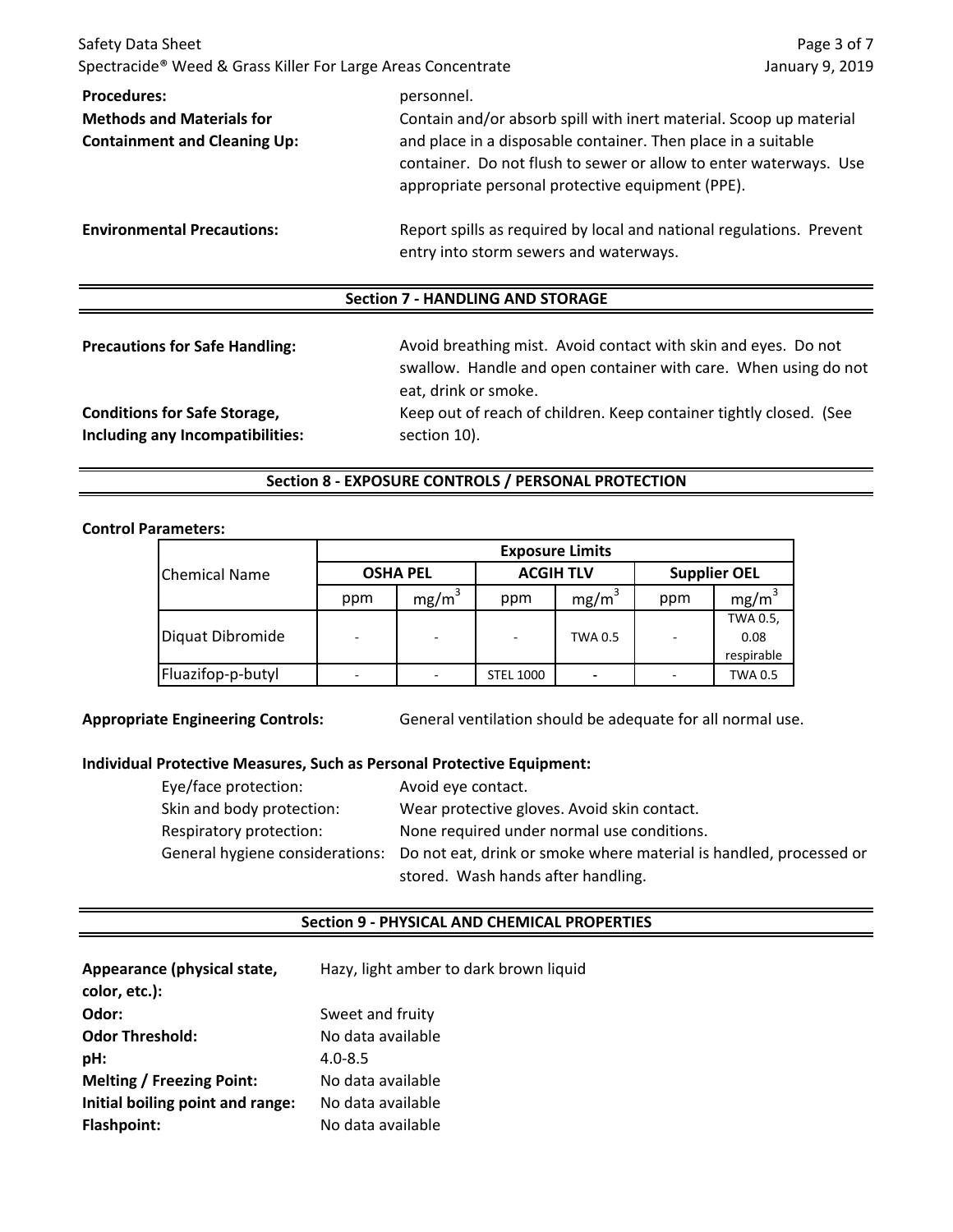| Safety Data Sheet                                                        |  |
|--------------------------------------------------------------------------|--|
| Spectracide <sup>®</sup> Weed & Grass Killer For Large Areas Concentrate |  |

| <b>Evaporation Rate:</b><br>Flammability (solid, gas):<br>Upper/lower flammability or | No data available<br>No data available |
|---------------------------------------------------------------------------------------|----------------------------------------|
| explosive limits:                                                                     | No data available                      |
| Vapor pressure:                                                                       | No data available                      |
| Vapor density:                                                                        | No data available                      |
| <b>Relative density:</b>                                                              | 1.014-1.026                            |
| Solubility(ies):                                                                      | Soluble in water                       |
| <b>Partition coefficient (n-</b>                                                      |                                        |
| octanol/water):                                                                       | No data available                      |
| <b>Auto-ignition temperature:</b>                                                     | No data available                      |
| Decomposition temperature:                                                            | No data available                      |
| Viscosity:                                                                            | No data available                      |

# **Section 10 - STABILITY AND REACTIVITY**

| <b>Reactivity:</b>              | No dangerous reaction known under conditions of normal use. |  |
|---------------------------------|-------------------------------------------------------------|--|
| <b>Chemical stability:</b>      | Stable under normal storage conditions.                     |  |
| <b>Possibility of hazardous</b> | No dangerous reaction known under conditions of normal use. |  |
| reactions:                      |                                                             |  |
| <b>Conditions to avoid:</b>     | Heat. Incompatible materials.                               |  |
| Incompatible materials:         | None known.                                                 |  |
| <b>Hazardous decomposition</b>  | May include, and are not limited to oxides of carbon.       |  |
| products:                       |                                                             |  |

# **Section 11 - TOXICOLOGICAL INFORMATION**

**Information on the likely routes** Inhalation, Ingestion and/or skin or eye contact **of exposure:**

### **Symptoms related to the physical, chemical and toxicological characteristics:**

| Inhalation:   | May cause respiratory tract irritation.                                                                                           |
|---------------|-----------------------------------------------------------------------------------------------------------------------------------|
| Ingestion:    | May be harmful if swallowed. May cause stomach distress, nausea                                                                   |
|               | or vomiting.                                                                                                                      |
| Skin contact: | Causes skin irritation. Symptoms may include redness, drying,                                                                     |
|               | defatting and cracking of the skin.                                                                                               |
| Eye contact:  | Causes eye irritation. Symptoms may include discomfort or pain,<br>excess blinking and tear production, with possible redness and |
|               | swelling.                                                                                                                         |

| <b>Acute Toxicity Values:</b> | <b>Calculated overall Chemical Acute Toxicity Values (ATE)</b> |               |                   |
|-------------------------------|----------------------------------------------------------------|---------------|-------------------|
|                               | LD50 (Oral)                                                    | LD50 (Dermal) | LC50 (inhalation) |
|                               | $>2000$ mg/kg                                                  | >5000 mg/kg   | $>2$ mg/l         |
|                               |                                                                |               |                   |
| Eye Contact:                  | This product is an eye irritant.                               |               |                   |
| <b>Skin Contact:</b>          | This product is a skin irritant.                               |               |                   |

| Sensitization: | Based on available data, the classification criteria are not met. |
|----------------|-------------------------------------------------------------------|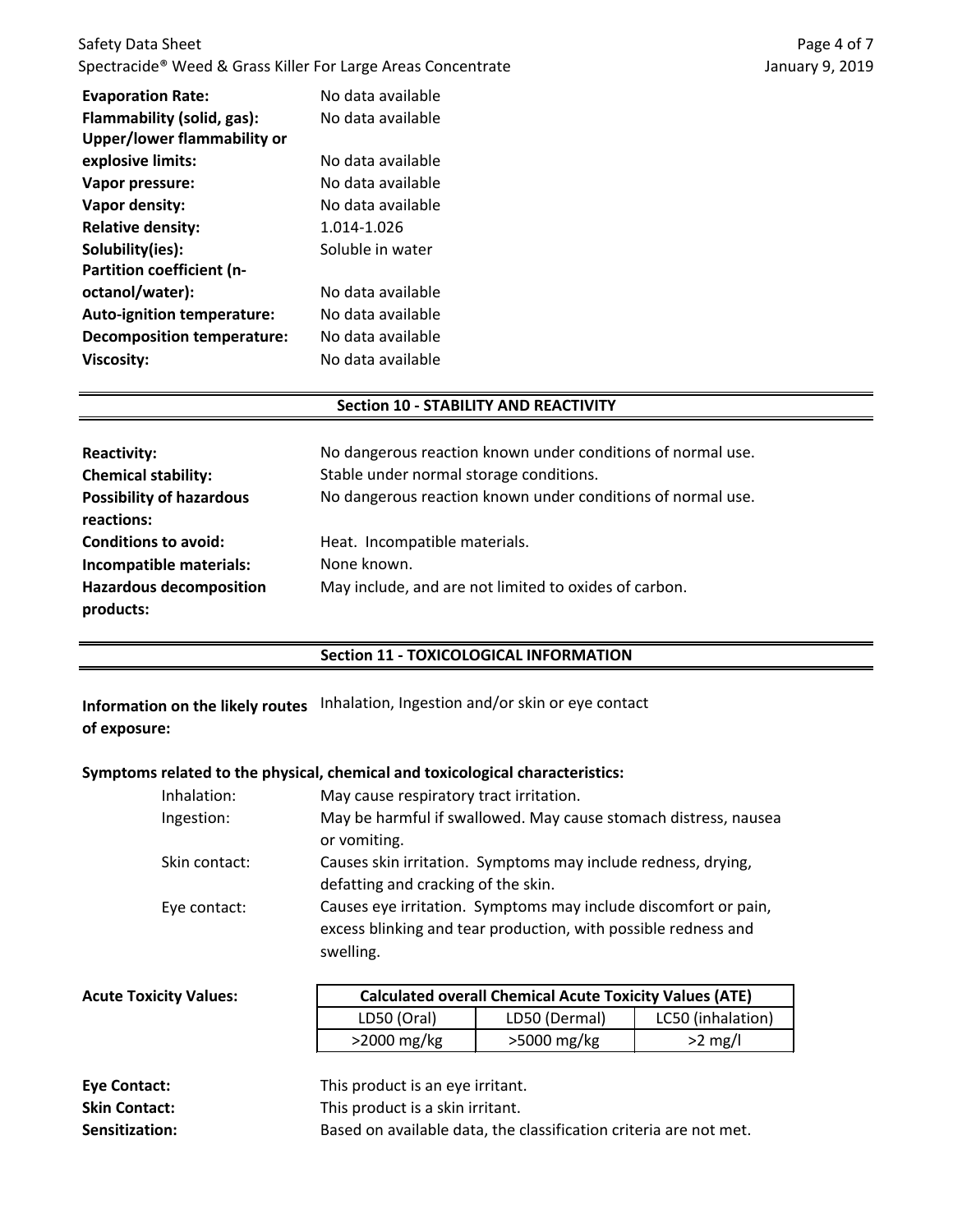| <b>Chronic Effects-</b><br>Carcinogenicity:                                                                                       | Ingredient                                                                                                                                                                                                                                                               | <b>Chemical Listed as a Carcinogen</b><br>or Potential Carcinogen (NTP,<br>IARC, OSHA) |  |  |
|-----------------------------------------------------------------------------------------------------------------------------------|--------------------------------------------------------------------------------------------------------------------------------------------------------------------------------------------------------------------------------------------------------------------------|----------------------------------------------------------------------------------------|--|--|
|                                                                                                                                   | None of the ingredients present in this product at or above 0.1%                                                                                                                                                                                                         |                                                                                        |  |  |
|                                                                                                                                   |                                                                                                                                                                                                                                                                          | are listed as potential carcinogens on the NTP, IARC or OSHA lists.                    |  |  |
| <b>Reproductive Toxicity:</b><br><b>Germ Cell Mutagenicity:</b><br><b>STOT-single exposure:</b><br><b>STOT-repeated exposure:</b> | Based on available data, the classification criteria are not met.<br>Based on available data, the classification criteria are not met.<br>Based on available data, the classification criteria are not met.<br>May cause damage to kidneys and eyes through prolonged or |                                                                                        |  |  |
| <b>Aspiration hazard:</b>                                                                                                         | repeated exposure<br>Based on available data, the classification criteria are not met.                                                                                                                                                                                   |                                                                                        |  |  |
|                                                                                                                                   |                                                                                                                                                                                                                                                                          |                                                                                        |  |  |
| Comment:<br>All information was generated using the GHS classification criteria for mixtures                                      |                                                                                                                                                                                                                                                                          |                                                                                        |  |  |

# **Section 12 - ECOLOGICAL INFORMATION**

| This pesticide contains Fluazifop-p-butyl (cas #49241-46-6) and Diquat Dibromide (85-00-7) both of which are |                   |  |  |
|--------------------------------------------------------------------------------------------------------------|-------------------|--|--|
| classified as Environmentally Hazardous (Aquatic Acute 1 and Aquatic Chronic 1).                             |                   |  |  |
| Ecotoxicity:                                                                                                 | No data available |  |  |
| Persistence and degradability:                                                                               | No data available |  |  |
| <b>Bioaccumulative potential:</b>                                                                            | No data available |  |  |
| Mobility in soil:                                                                                            | No data available |  |  |
| <b>Other adverse effects:</b>                                                                                | No data available |  |  |

# **Section 13 - DISPOSAL CONSIDERATIONS**

Dispose of in accordance with all local, state,/provincial and federal regulations. For more information see product label.

# **Section 14 - TRANSPORTATION INFORMATION**

# **DOT:**

| For quantities $\leq$ 5kg/5L ship as:                                     |
|---------------------------------------------------------------------------|
| UN3082, Environmentally Hazardous Substance, Liquid, n.o.s. (fluazifop-p- |
| butyl & Diquat Dibromide), Limited Quantitiy, 9, III                      |
| For quantities $\geq 5 \frac{kg}{5}$ ship as:                             |
| UN3082, Environmentally Hazardous Substance, Liquid, n.o.s. (fluazifop-p- |
| butyl & Diquat Dibromide)                                                 |
| <b>IATA:</b>                                                              |
| For quantities ≤5kg/5L ship as:                                           |
| UN3082, Environmentally Hazardous Substance, Liquid, n.o.s. (fluazifop-p- |
| For quantities $\geq 5 \frac{kg}{5}$ ship as:                             |
| UN3082, Environmentally Hazardous Substance, Liquid, n.o.s. (fluazifop-p- |
| $\mathbf{R}$                                                              |

#### **IMDG:**

*For quantities ≤5kg/5L ship as:*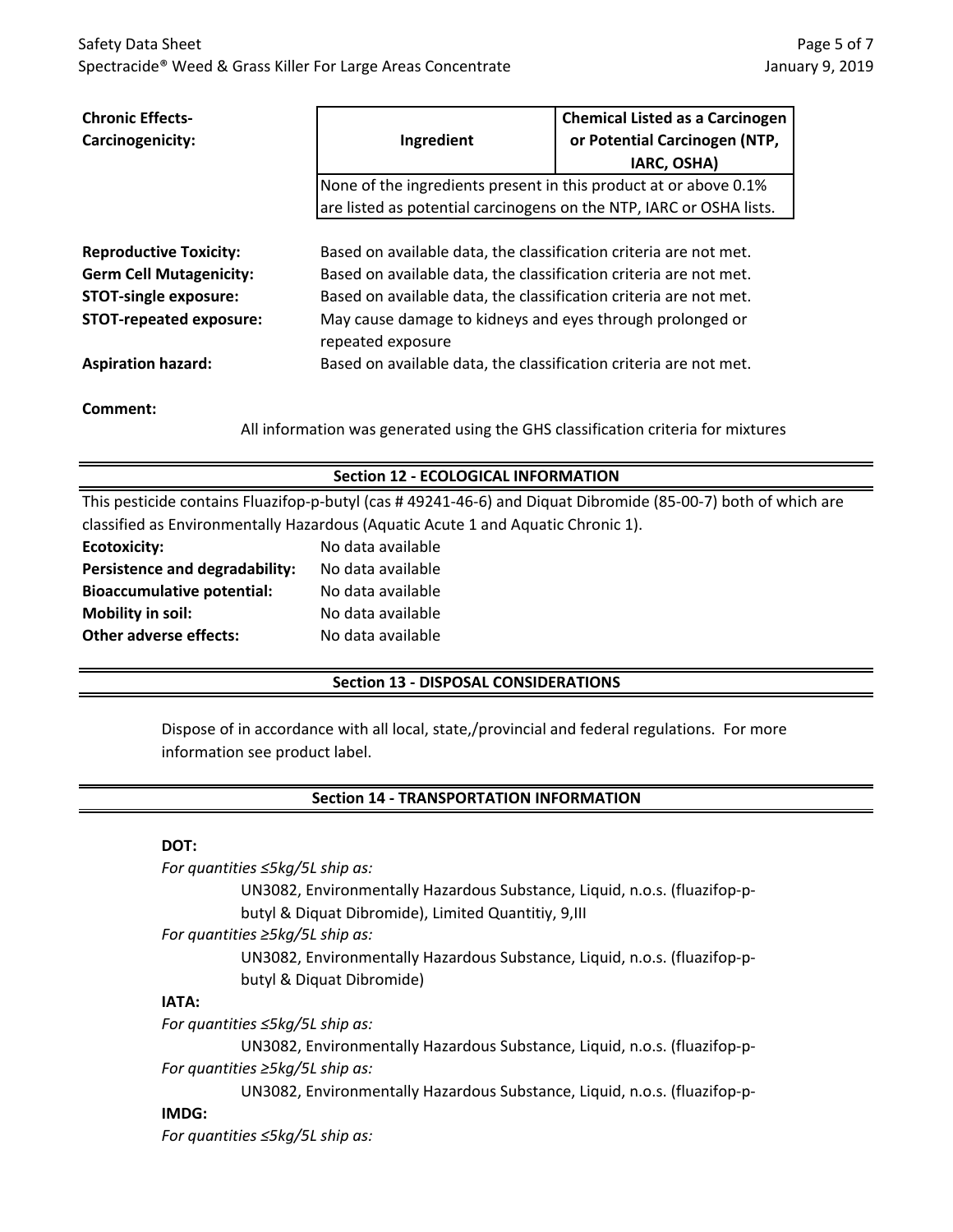UN3082, Environmentally Hazardous Substance, Liquid, n.o.s. (fluazifop-p-

*For quantities ≥5kg/5L ship as:*

UN3082, Environmentally Hazardous Substance, Liquid, n.o.s. (fluazifop-p-

# **Section 15 - REGULATORY INFORMATION**

# **US EPA Label Information:**

# **EPA Pesticide Registration Number** 9688-265-8845

**Federal Insecticide, Fungicide, Rodenticide Act Regulations**

This chemical is a pesticide product registered by the Environmental Protection Agency and is subjected to certain labeling requirements under the federal pesticide law. These requirements differ from the classification criteria and hazard information required for safety data sheets, and for workplace labels of non-pesticide chemicals. Following is the hazard information as required on the pesticide label:

# **EPA Pesticide Label**

WARNING: KEEP OUT OF REACH OF CHILDREN.

Hazards to Humans and Domestic Animals

**CAUTION**: Causes skin irritation. Causes moderate eye irritation. Do not get on skin or clothing. Avoid contact with eyes. Wear chemical-resistant gloves made out of any waterproof material. Wash thoroughly with soap and water after handling and before eating, drinking, chewing gum, using tobacco or using the toilet. Remove and wash contaminated clothing before reuse.

# **Personal Protective Equipment (PPE):**

**FIRST AID: If on Skin or Clothing:** Take off contaminated clothing. Rinse skin immediately with plenty of water for 15-20 minutes. Call a Poison Control Center or doctor for treatment advice. **If in Eyes:** Hold eye open and rinse slowly and gently with water for 15- 20 minutes. Remove contact lenses, if present, after the first 5 minutes, then continue rinsing eye. Call a Poison Control Center or doctor for treatment advice. Have the product container or label with you when calling a Poison Control Center or doctor, or going for treatment. You may also contact 1-800-917-5438 for emergency Wear chemical-resistant gloves made out of any waterproof material.

medical treatment advice.

**ENVIRONMENTAL HAZARDS:** This pesticide is toxic to aquatic invertebrates. To protect the environment, do not allow pesticide to enter or run off into storm drains, drainage ditches, gutters or surface waters. Applying this product in calm weather when rain is not predicted for the next 24 hours will help to ensure that wind or rain does not blow or wash pesticide off the treatment area. Rinsing application equipment over the treated area will help avoid runoff to water bodies or drainage systems.

**STORAGE AND DISPOSAL: Pesticide Storage:** Store this product only in its original container in a secure storage area away from sources of heat or open ame. Protect product from freezing. **Pesticide Disposal and Container Handling:** Nonrefillable container. Do not reuse or refill this container. **If empty:** Place in trash or offer for recycling if available. **If partly filled:** Call your local solid waste agency for disposal instructions. Never place unused product down any indoor or outdoor drain.